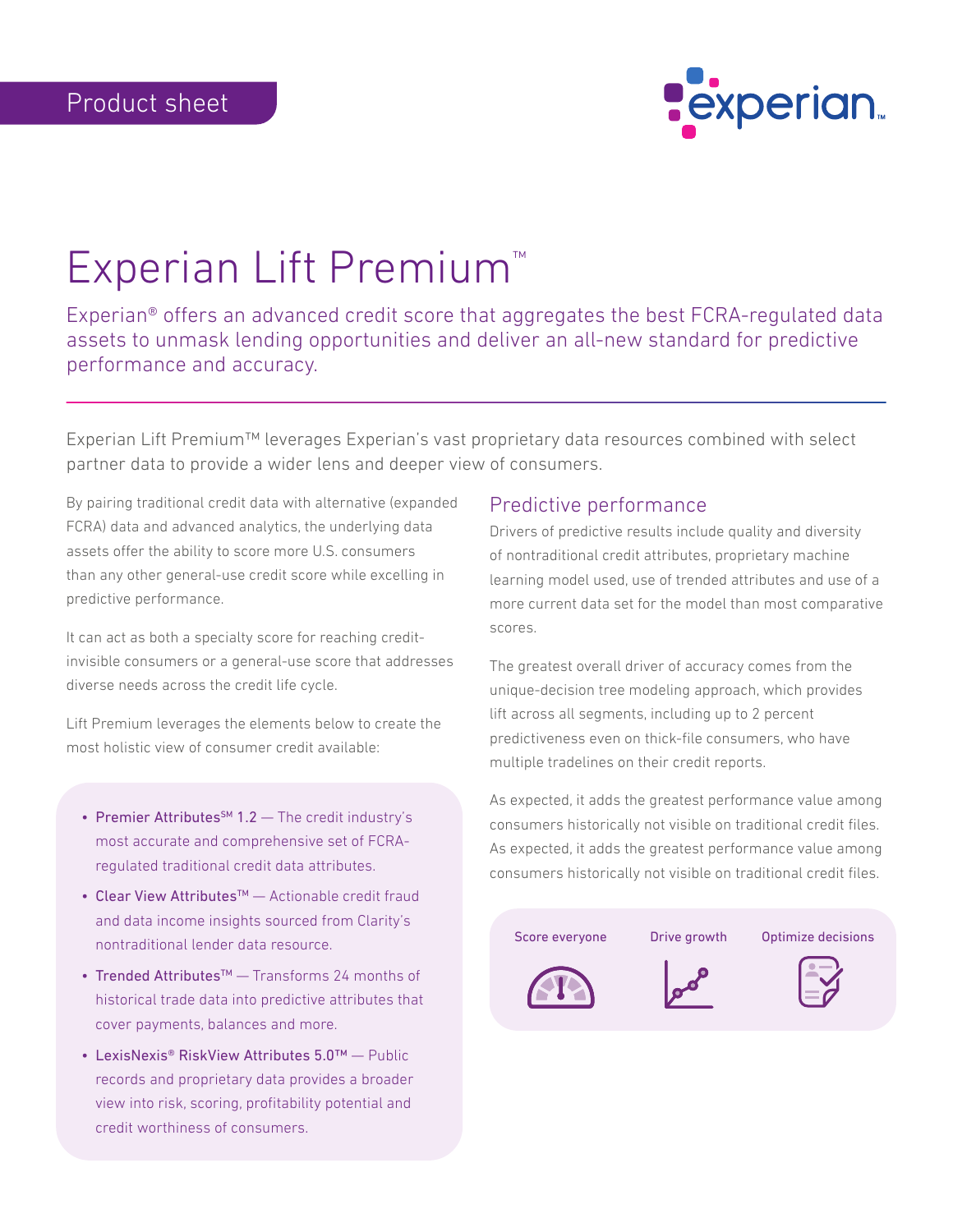# Drive top line growth with no change to your marketing strategy

When considering data only available to machine-learning and traditional scoring models, Lift Premium demonstrates up to a 10 percent increase in predictive power for consumers in this segment. That's on top of a nearly 50 percent lift in predictive performance that can be attributed to the addition of nontraditional credit attributes.

# Universe expansion

Two FCRA-regulated data sources: Experian's Clarity data (offering insights on nontraditional or short-term loan data) and LexisNexis RiskView 5.0 (offering a comprehensive set of public records data) add to the visibility of critical consumer segments that have been difficult to reach.

| to your marketing strategy            |                                                 | 50,000    | 250,000     | 1,000,000    |
|---------------------------------------|-------------------------------------------------|-----------|-------------|--------------|
| Baseline approvals                    | 85.23% approval rate                            | 42,614    | 213,070     | 852,281      |
| Future approvals with<br>Lift Premium | 87.55% approval rate                            | 43.777    | 218.883     | 875.530      |
| Incremental accounts                  | Maintaining a 2.1% bad rate<br>(over 12 months) | 1.162     | 5.812       | 23.249       |
| Incremental revenue                   | \$100/year over 5 years                         | \$581,225 | \$2,906,125 | \$11,624,500 |

# Reduce risk with no change to your marketing strategy

- Thin-file consumers The machine learning techniques leveraged to deliver a credit risk score for consumers previously on the traditional credit file but unscorable deliver a 4.7 percent performance boost and a new segment of scorable consumers to consider. Both the analytics model and the additional data sources turn millions of thin-file consumers into thick-file consumers, offering lenders the opportunity to reach entirely new market segments.
- Credit-invisible consumers With roughly 250 million credit-eligible consumers in the U.S. population over 18 years old, approximately 16 percent have been invisible on traditional credit files. Lift Premium offers the ability to score more than 65 percent of this segment.

#### Increased approvals with decreased delinquencies

By increasing the number of scorable consumers, and giving you deeper insights with expanded FCRA data, you can approve more clients with confidence, without lowering your credit standards.

In addition, the greater insights and performance lift available on the thick-file consumers will allow you to reduce risk in near-prime or prime consumers that may have previously met your credit criteria.

As an example, one study based on the full Experian data set looked at consumers designated near-prime by a leading generic risk score. Of that segment, Lift Premium,